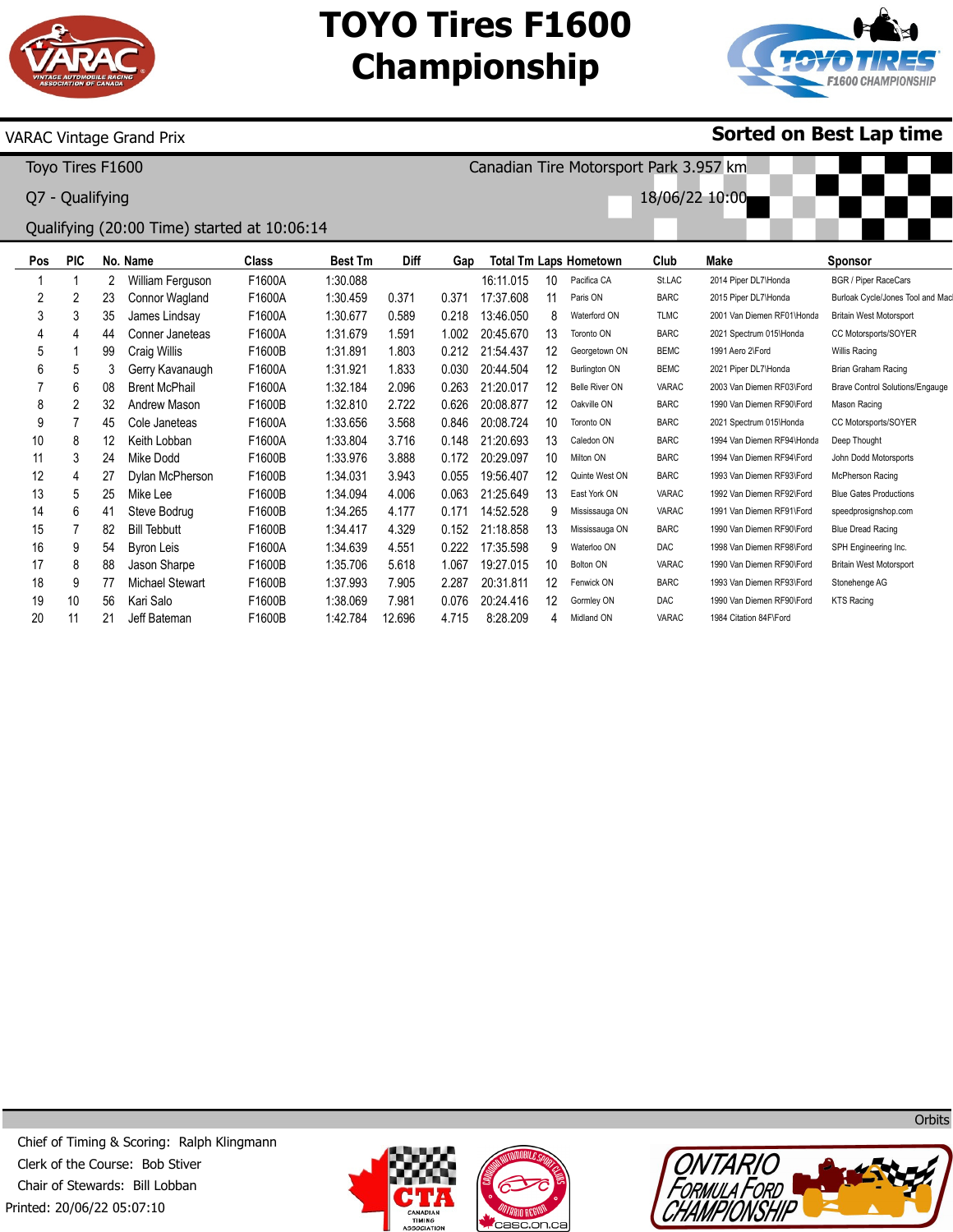# **TOYO Tires F1600 Championship**



### VARAC Vintage Grand Prix

| Toyo Tires F1600                            |                         |                      |                      |                              |                              |                      |                      | Canadian Tire Motorsport Park 3.957 km |                              |                      |                         |                              |  |  |
|---------------------------------------------|-------------------------|----------------------|----------------------|------------------------------|------------------------------|----------------------|----------------------|----------------------------------------|------------------------------|----------------------|-------------------------|------------------------------|--|--|
|                                             | Q7 - Qualifying         |                      |                      |                              |                              |                      |                      |                                        | 18/06/22 10:00               |                      |                         |                              |  |  |
| Qualifying (20:00 Time) started at 10:06:14 |                         |                      |                      |                              |                              |                      |                      |                                        |                              |                      |                         |                              |  |  |
|                                             | Lap                     | Lap Tm               | <b>Diff</b>          | <b>Time of Day</b>           | Lap<br>10                    | Lap Tm<br>1:31.933   | Diff<br>$+0.042$     | <b>Time of Day</b><br>10:22:06.666     | Lap                          | Lap Tm               | Diff                    | <b>Time of Day</b>           |  |  |
|                                             | (2) William Ferguson    |                      |                      |                              | 11                           | 1:32.711             | $+0.820$             | 10:23:39.377                           | 3<br>$\overline{\mathbf{4}}$ | 1:35.912<br>1:36.001 | $+2.108$<br>$+2.197$    | 10:11:37.430<br>10:13:13.431 |  |  |
|                                             | $\mathbf{1}$            | 1:52.338             | $+22.250$            | 10:08:07.532                 | p12                          | 4:29.545             | $+2:57.654$          | 10:28:08.922                           | 5                            | 1:37.286             | $+3.482$                | 10:14:50.717                 |  |  |
|                                             | $\overline{\mathbf{c}}$ | 1:33.337             | $+3.249$             | 10:09:40.869                 |                              |                      |                      |                                        | 6                            | 1:34.625             | $+0.821$                | 10:16:25.342                 |  |  |
|                                             | 3                       | 1:32.347             | $+2.259$             | 10:11:13.216                 |                              | (3) Gerry Kavanaugh  |                      |                                        | $\overline{7}$               | 1:33.804             |                         | 10:17:59.146                 |  |  |
|                                             | $\overline{4}$          | 1:32.648             | $+2.560$             | 10:12:45.864                 |                              | 1:52.910             | $+20.989$            | 10:08:11.981                           | 8                            | 1:36.394             | $+2.590$                | 10:19:35.540                 |  |  |
|                                             | 5                       | 1:30.541             | $+0.453$             | 10:14:16.405                 | $\overline{c}$               | 1:36.861             | $+4.940$             | 10:09:48.842                           | 9                            | 1:34.059             | $+0.255$                | 10:21:09.599                 |  |  |
|                                             | 6<br>$\overline{7}$     | 1:39.995             | $+9.907$             | 10:15:56.400                 | 3                            | 1:36.450             | $+4.529$             | 10:11:25.292                           | 10                           | 1:39.222             | $+5.418$                | 10:22:48.821                 |  |  |
|                                             | 8                       | 1:30.997<br>1:35.572 | $+0.909$<br>$+5.484$ | 10:17:27.397<br>10:19:02.969 | 4<br>5                       | 1:34.734<br>1:33.465 | $+2.813$<br>$+1.544$ | 10:13:00.026<br>10:14:33.491           | 11                           | 1:34.418             | $+0.614$                | 10:24:23.239                 |  |  |
|                                             | 9                       | 1:30.088             |                      | 10:20:33.057                 | 6                            | 1:33.109             | $+1.188$             | 10:16:06.600                           | 12<br>13                     | 1:37.399<br>1:34.540 | $+3.595$<br>$+0.736$    | 10:26:00.638<br>10:27:35.178 |  |  |
|                                             | p10                     | 1:52.443             | $+22.355$            | 10:22:25.500                 | $\overline{7}$               | 1:32.494             | $+0.573$             | 10:17:39.094                           |                              |                      |                         |                              |  |  |
|                                             |                         |                      |                      |                              | 8                            | 1:32.720             | $+0.799$             | 10:19:11.814                           | (24) Mike Dodd               |                      |                         |                              |  |  |
|                                             | (23) Connor Wagland     |                      |                      |                              | p9                           | 1:53.453             | $+21.532$            | 10:21:05.267                           | $\mathbf{1}$                 | 1:53.554             | $+19.578$               | 10:08:44.656                 |  |  |
|                                             | -1                      | 1:51.507             | $+21.048$            | 10:08:05.992                 | 10                           | 2:49.718             | $+1:17.797$          | 10:23:54.985                           | $\overline{\mathbf{c}}$      | 1:35.455             | $+1.479$                | 10:10:20.111                 |  |  |
|                                             | $\overline{\mathbf{c}}$ | 1:36.020             | $+5.561$             | 10:09:42.012                 | 11                           | 1:32.083             | $+0.162$             | 10:25:27.068                           | 3                            | 1:36.759             | $+2.783$                | 10:11:56.870                 |  |  |
|                                             | 3                       | 1:31.635             | $+1.176$             | 10:11:13.647                 | 12                           | 1:31.921             |                      | 10:26:58.989                           | $\overline{\mathbf{4}}$      | 1:38.186             | $+4.210$                | 10:13:35.056                 |  |  |
|                                             | $\overline{4}$          | 1:33.632             | $+3.173$             | 10:12:47.279                 |                              |                      |                      |                                        | 5                            | 1:36.616             | $+2.640$                | 10:15:11.672                 |  |  |
|                                             | 5                       | 1:34.552             | $+4.093$             | 10:14:21.831                 | (08) Brent McPhail           |                      |                      |                                        | 6                            | 1:34.957             | $+0.981$                | 10:16:46.629                 |  |  |
|                                             | 6<br>$\overline{7}$     | 1:35.539             | $+5.080$             | 10:15:57.370                 | 1<br>$\overline{\mathbf{c}}$ | 1:54.266<br>1:36.375 | $+22.082$            | 10:08:40.256                           | $\overline{7}$               | 1:33.976             |                         | 10:18:20.605                 |  |  |
|                                             | 8                       | 1:30.459<br>1:34.500 | $+4.041$             | 10:17:27.829<br>10:19:02.329 | 3                            | 1:36.164             | $+4.191$<br>$+3.980$ | 10:10:16.631<br>10:11:52.795           | 8                            | 1:35.624             | $+1.648$<br>$+3:20.355$ | 10:19:56.229                 |  |  |
|                                             | 9                       | 1:31.610             | $+1.151$             | 10:20:33.939                 | 4                            | 1:33.778             | $+1.594$             | 10:13:26.573                           | p <sub>9</sub><br>10         | 4:54.331<br>1:53.022 | $+19.046$               | 10:24:50.560<br>10:26:43.582 |  |  |
|                                             | 10                      | 1:32.569             | $+2.110$             | 10:22:06.508                 | 5                            | 1:34.916             | $+2.732$             | 10:15:01.489                           |                              |                      |                         |                              |  |  |
|                                             | p11                     | 1:45.585             | $+15.126$            | 10:23:52.093                 | 6                            | 1:33.496             | $+1.312$             | 10:16:34.985                           | (27) Dylan McPherson         |                      |                         |                              |  |  |
|                                             |                         |                      |                      |                              | p7                           | 3:04.115             | $+1:31.931$          | 10:19:39.100                           |                              | 1:52.873             | $+18.842$               | 10:08:29.270                 |  |  |
|                                             | (35) James Lindsay      |                      |                      |                              | 8                            | 1:43.585             | $+11.401$            | 10:21:22.685                           | $\overline{c}$               | 1:36.044             | $+2.013$                | 10:10:05.314                 |  |  |
|                                             | -1                      | 1:51.669             | $+20.992$            | 10:08:08.116                 | 9                            | 1:32.714             | $+0.530$             | 10:22:55.399                           | 3                            | 1:38.712             | $+4.681$                | 10:11:44.026                 |  |  |
|                                             | $\overline{\mathbf{c}}$ | 1:35.802             | $+5.125$             | 10:09:43.918                 | 10                           | 1:33.418             | $+1.234$             | 10:24:28.817                           | $\overline{4}$               | 1:34.031             |                         | 10:13:18.057                 |  |  |
|                                             | 3                       | 1:30.779             | $+0.102$             | 10:11:14.697                 | 11                           | 1:32.184             |                      | 10:26:01.001                           | 5                            | 1:38.246             | $+4.215$                | 10:14:56.303                 |  |  |
|                                             | $\overline{4}$          | 1:30.677             |                      | 10:12:45.374                 | 12                           | 1:33.501             | $+1.317$             | 10:27:34.502                           | 6                            | 1:34.717             | $+0.686$                | 10:16:31.020                 |  |  |
|                                             | 5                       | 1:30.697             | $+0.020$             | 10:14:16.071                 |                              |                      |                      |                                        | $\overline{7}$               | 1:35.089             | $+1.058$                | 10:18:06.109                 |  |  |
|                                             | 6<br>$\overline{7}$     | 1:35.437<br>1:31.010 | $+4.760$<br>$+0.333$ | 10:15:51.508<br>10:17:22.518 | (32) Andrew Mason<br>1       | 1:52.508             | $+19.698$            | 10:08:41.778                           | 8                            | 1:34.765             | $+0.734$                | 10:19:40.874                 |  |  |
|                                             | p8                      | 2:38.017             | $+1:07.340$          | 10:20:00.535                 | $\overline{\mathbf{c}}$      | 1:35.904             | $+3.094$             | 10:10:17.682                           | 9<br>10                      | 1:34.638<br>1:37.416 | $+0.607$<br>$+3.385$    | 10:21:15.512<br>10:22:52.928 |  |  |
|                                             |                         |                      |                      |                              | 3                            | 1:36.510             | $+3.700$             | 10:11:54.192                           | 11                           | 1:40.399             | $+6.368$                | 10:24:33.327                 |  |  |
|                                             | (44) Conner Janeteas    |                      |                      |                              | 4                            | 1:35.288             | $+2.478$             | 10:13:29.480                           | 12                           | 1:37.565             | $+3.534$                | 10:26:10.892                 |  |  |
|                                             | $\overline{1}$          | 1:51.322             | $+19.643$            | 10:08:20.769                 | 5                            | 1:34.818             | $+2.008$             | 10:15:04.298                           |                              |                      |                         |                              |  |  |
|                                             | $\overline{\mathbf{c}}$ | 1:36.196             | $+4.517$             | 10:09:56.965                 | 6                            | 1:33.468             | $+0.658$             | 10:16:37.766                           | (25) Mike Lee                |                      |                         |                              |  |  |
|                                             | 3                       | 1:33.332             | $+1.653$             | 10:11:30.297                 | $\overline{7}$               | 1:39.099             | $+6.289$             | 10:18:16.865                           | $\mathbf{1}$                 | 1:58.832             | $+24.738$               | 10:08:24.032                 |  |  |
|                                             | $\overline{4}$          | 1:32.809             | $+1.130$             | 10:13:03.106                 | 8                            | 1:39.981             | $+7.171$             | 10:19:56.846                           | $\overline{\mathbf{c}}$      | 1:39.008             | $+4.914$                | 10:10:03.040                 |  |  |
|                                             | 5                       | 1:33.129             | $+1.450$             | 10:14:36.235                 | 9                            | 1:41.422             | $+8.612$             | 10:21:38.268                           | 3                            | 1:35.297             | $+1.203$                | 10:11:38.337                 |  |  |
|                                             | 6                       | 1:32.866             | $+1.187$             | 10:16:09.101                 | 10                           | 1:38.956             | $+6.146$             | 10:23:17.224                           | $\overline{4}$               | 1:38.258             | $+4.164$                | 10:13:16.595                 |  |  |
|                                             | $\overline{7}$<br>8     | 1:31.963<br>1:32.458 | $+0.284$<br>$+0.779$ | 10:17:41.064<br>10:19:13.522 | 11<br>12                     | 1:32.810<br>1:33.328 | $+0.518$             | 10:24:50.034<br>10:26:23.362           | 5<br>6                       | 1:34.599             | $+0.505$                | 10:14:51.194                 |  |  |
|                                             | 9                       | 1:35.236             | $+3.557$             | 10:20:48.758                 |                              |                      |                      |                                        | $\overline{7}$               | 1:35.133<br>1:40.802 | $+1.039$<br>$+6.708$    | 10:16:26.327<br>10:18:07.129 |  |  |
|                                             | 10                      | 1:34.022             | $+2.343$             | 10:22:22.780                 | (45) Cole Janeteas           |                      |                      |                                        | 8                            | 1:34.977             | $+0.883$                | 10:19:42.106                 |  |  |
|                                             | 11                      | 1:33.521             | $+1.842$             | 10:23:56.301                 | $\mathbf{1}$                 | 1:56.152             | $+22.496$            | 10:08:36.600                           | 9                            | 1:34.094             |                         | 10:21:16.200                 |  |  |
|                                             | 12                      | 1:31.679             |                      | 10:25:27.980                 | $\overline{c}$               | 1:39.689             | $+6.033$             | 10:10:16.289                           | 10                           | 1:37.452             | $+3.358$                | 10:22:53.652                 |  |  |
|                                             | 13                      | 1:32.175             | $+0.496$             | 10:27:00.155                 | p3                           | 4:48.467             | $+3:14.811$          | 10:15:04.756                           | 11                           | 1:36.057             | $+1.963$                | 10:24:29.709                 |  |  |
|                                             |                         |                      |                      |                              | 4                            | 1:48.258             | $+14.602$            | 10:16:53.014                           | 12                           | 1:35.215             | $+1.121$                | 10:26:04.924                 |  |  |
|                                             | (99) Craig Willis       |                      |                      |                              | 5                            | 1:34.948             | $+1.292$             | 10:18:27.962                           | 13                           | 1:35.210             | $+1.116$                | 10:27:40.134                 |  |  |
|                                             | $\mathbf{1}$            | 1:53.061             | $+21.170$            | 10:08:10.767                 | 6                            | 1:34.817             | $+1.161$             | 10:20:02.779                           |                              |                      |                         |                              |  |  |
|                                             | $\overline{\mathbf{c}}$ | 1:34.995             | $+3.104$             | 10:09:45.762                 | $\overline{7}$               | 1:36.506             | $+2.850$             | 10:21:39.285                           | (41) Steve Bodrug            |                      |                         |                              |  |  |
|                                             | 3                       | 1:32.849             | $+0.958$             | 10:11:18.611                 | 8                            | 1:36.558             | $+2.902$             | 10:23:15.843                           | 1                            | 1:54.494             | $+20.229$               | 10:08:21.381                 |  |  |
|                                             | $\overline{4}$<br>5     | 1:32.179<br>1:32.335 | $+0.288$<br>$+0.444$ | 10:12:50.790                 | 9<br>10                      | 1:33.710             | $+0.054$             | 10:24:49.553                           | $\overline{\mathbf{c}}$      | 1:36.112             | $+1.847$                | 10:09:57.493                 |  |  |
|                                             | 6                       | 1:32.147             | $+0.256$             | 10:14:23.125<br>10:15:55.272 |                              | 1:33.656             |                      | 10:26:23.209                           | 3<br>$\overline{\mathbf{4}}$ | 1:35.926             | $+1.661$                | 10:11:33.419                 |  |  |
|                                             | $\overline{7}$          | 1:32.935             | $+1.044$             | 10:17:28.207                 | (12) Keith Lobban            |                      |                      |                                        | 5                            | 1:35.267<br>1:36.653 | $+1.002$<br>$+2.388$    | 10:13:08.686<br>10:14:45.339 |  |  |
|                                             | 8                       | 1:31.891             |                      | 10:19:00.098                 | 1                            | 1:50.931             | $+17.127$            | 10:08:25.204                           | 6                            | 1:34.265             |                         | 10:16:19.604                 |  |  |
|                                             | 9                       | 1:34.635             | $+2.744$             | 10:20:34.733                 | $\overline{c}$               | 1:36.314             | $+2.510$             | 10:10:01.518                           | $\overline{7}$               | 1:34.478             | $+0.213$                | 10:17:54.082                 |  |  |
|                                             |                         |                      |                      |                              |                              |                      |                      |                                        |                              |                      |                         |                              |  |  |

Printed: 20/06/22 05:07:32 Chief of Timing & Scoring: Ralph Klingmann Clerk of the Course: Bob Stiver Chair of Stewards: Bill Lobban







**Orbits**